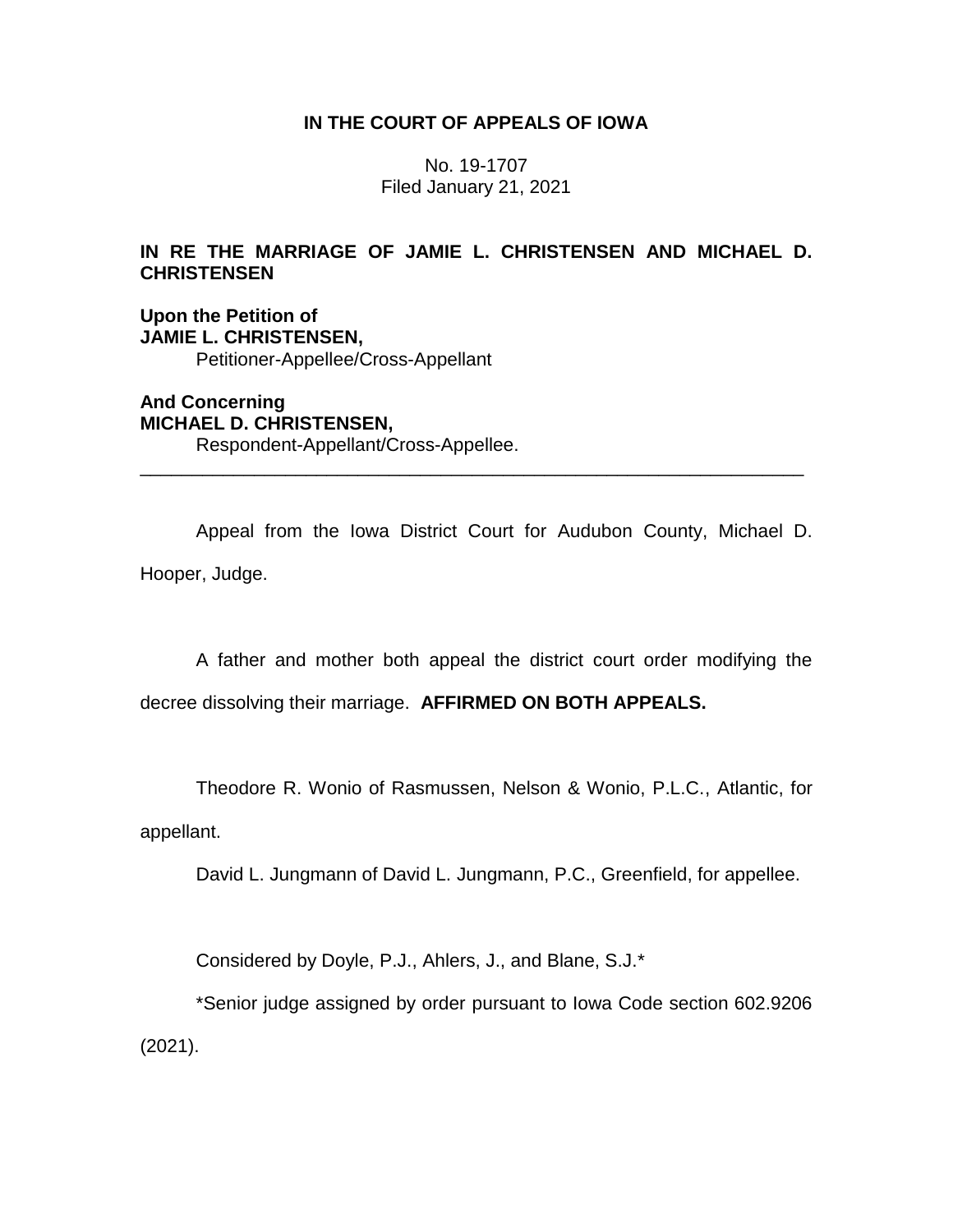# **AHLERS, Judge.**

Both parties appeal the district court's order ruling on the requested modification of the parties' dissolution of marriage decree. The father argues the district court erred by refusing to modify physical care of the couple's second oldest child and by granting the mother physical care of their third oldest child. The mother argues the district court erred by incorrectly calculating the amount of child support and abused its discretion by failing to require the father to pay her trial attorney fees. Both parents request appellate attorney fees. We address each of these issues in turn.

# **I. Background**

The parents divorced in 2010. They had two children together at the time of their divorce: G.C., their oldest child, and A.C. The dissolution of marriage decree awarded joint legal custody to both parents and placed physical care of the children with the mother. The father was granted visitation with the children every other weekend and for two weeks during the summer. The decree also required the father to pay child support and provided for division of medical expenses of the children. In 2011, a consent decree was entered in the dissolution case establishing the father's paternity of C.C., the parties' child born after the original decree was entered. The consent decree directed the father to pay child support and provide medical support for all three children.

The father has been employed with the same company for approximately ten years as a sales representative and consultant. He testified he earned a salary of \$52,000 per year. The mother is a licensed practical nurse and at the time of trial was employed as a para-instructor earning \$11.00 per hour.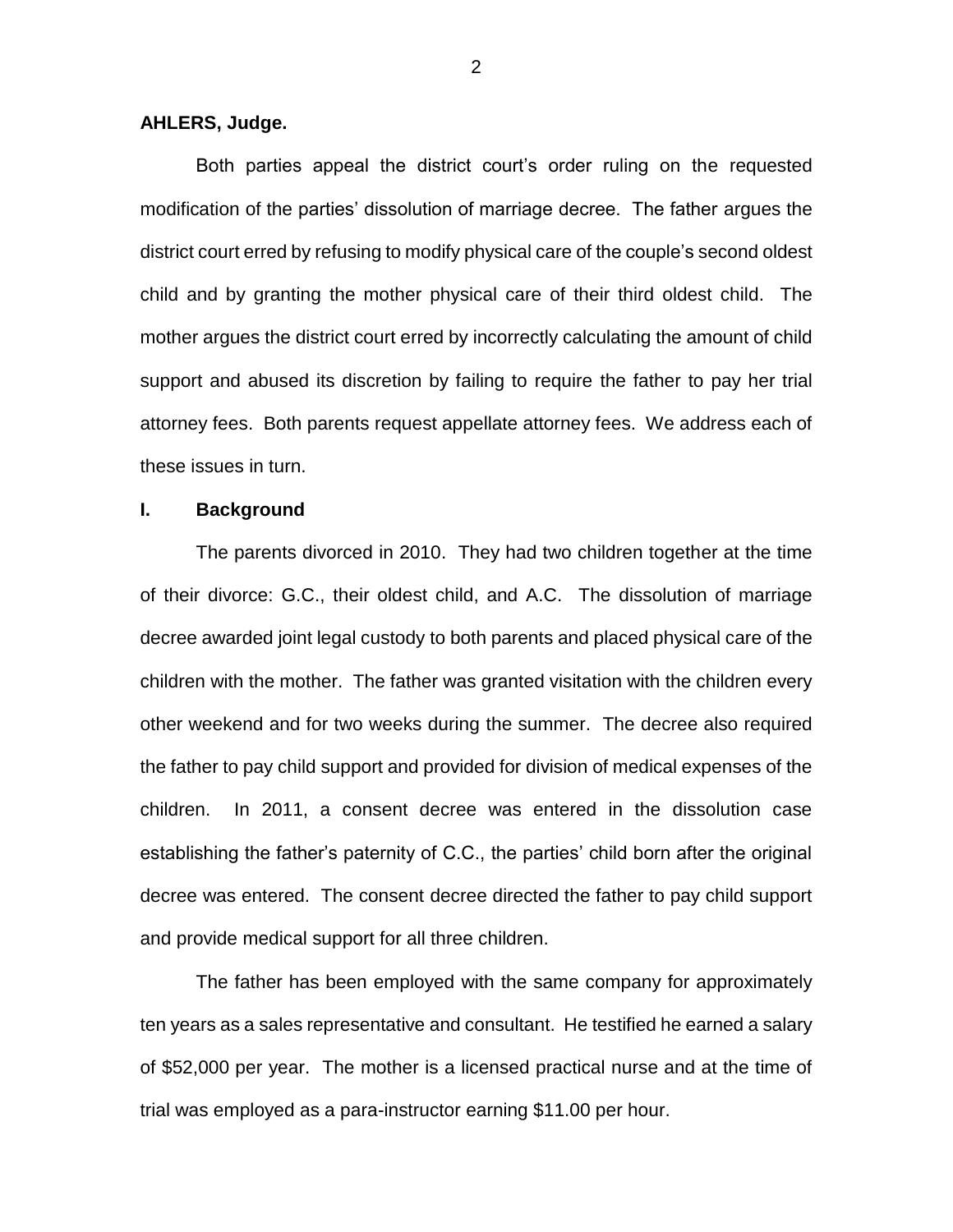Following the birth of C.C., the mother began a relationship with another man, eventually moving in with him in 2014 and marrying in 2019. During this time, the father and the mother had two more children: J.H, born in 2014, and A.H., born in 2015. The father testified the mother had the father help her conceive because the mother's boyfriend (and later husband) could not have children.

The father filed the current modification proceeding requesting physical care of G.C. and A.C. He also sought a determination regarding legal custody and physical care of C.C., a modification to his child support obligation, and to be allowed to claim the child tax credit and earned income tax credit each year for all three children. The mother filed a separate action seeking determinations of paternity, child custody, and support for J.H. and A.H. That action was joined to the proceedings at issue on appeal.

The case went to trial in June 2019. The district court granted the parties joint legal custody of all five children and granted the mother physical care of A.C., C.C., J.H., and  $A.H<sup>1</sup>$  As for child support, the court determined the father's income was \$52,469 per year. The court determined the mother's income was \$20,000 per year. The court calculated the parties' respective child support obligations based on the split physical care arrangement, offset the respective obligations, and directed the father to pay the net difference as child support to the mother. *See* Iowa Ct. R. 9.14(4) (requiring offset with split or divided physical care arrangements). The father moved to reconsider, resulting in the district court modifying the father's child support obligation and granting him more visitation

 $\overline{a}$ 

3

 $1$  The parties stipulated to modifying the decree such that the father would have physical care of G.C.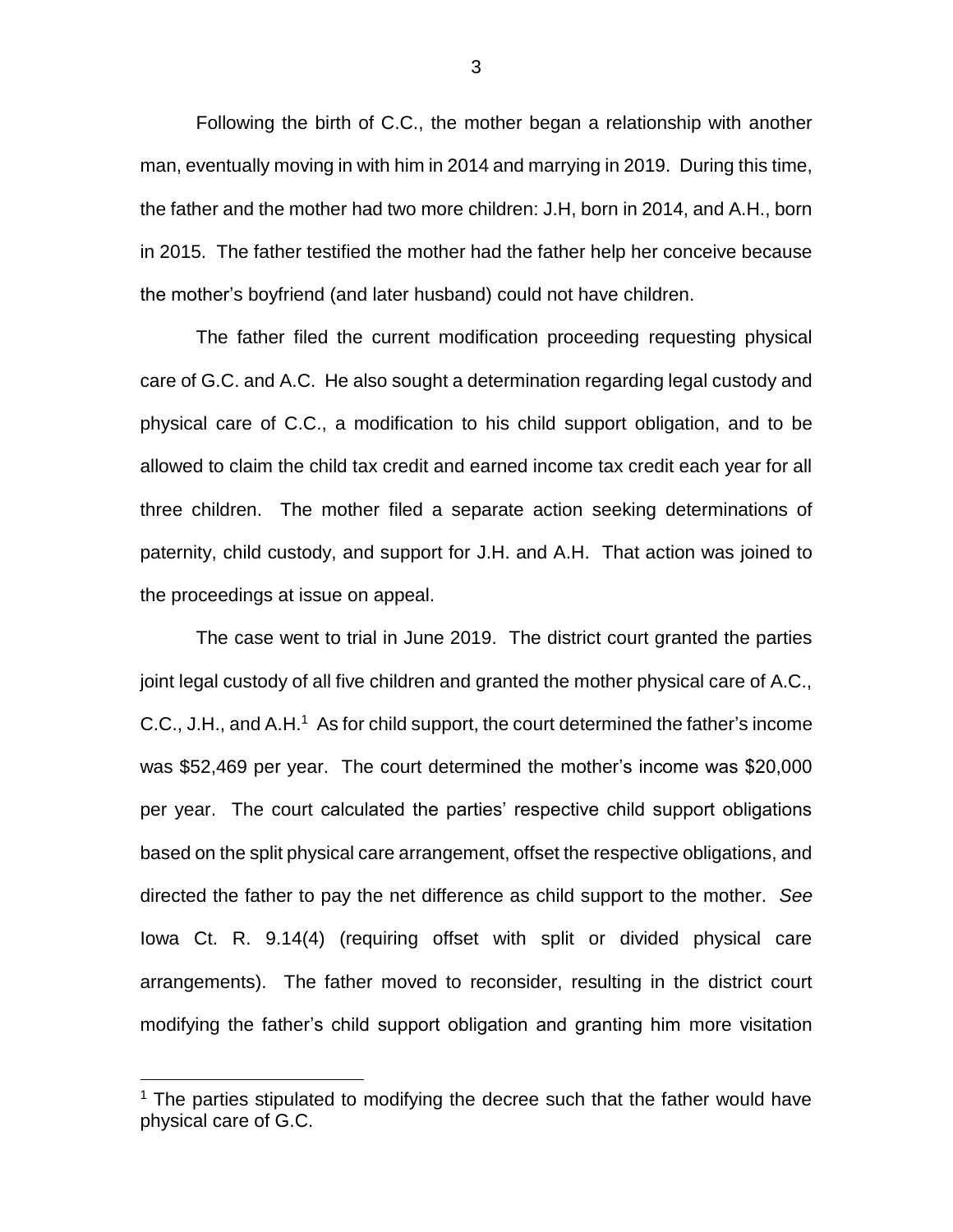time, but not otherwise changing the legal custody and physical care determinations. The father appealed and the mother cross-appealed.

# **II. Standards of Review**

We review marriage-dissolution proceedings de novo. *In re Marriage of Larsen*, 912 N.W.2d 444, 448 (Iowa 2018). "Although we give weight to the factual findings of the district court, we are not bound by them." *In re Marriage of Mauer*, 874 N.W.2d 103, 106 (Iowa 2016). When assessing witness credibility, "[t]here is good reason for us to pay very close attention to the trial court's assessment." *In re Marriage of Vrban*, 359 N.W.2d 420, 423 (Iowa 1984). "We will disturb the district court ruling 'when there has been a failure to do equity.'" *In re Marriage of Kimbro*, 826 N.W.2d 696, 698 (Iowa 2013) (quoting *In re Marriage of Schriner*, 695 N.W.2d 493, 496 (Iowa 2005)). And our overriding concern is the child's best interest. Iowa R. App. P. 6.904(3)(o).

We review trial court decisions regarding attorney fees for abuse of discretion. *Id.*

We reverse the district court's ruling only when it rests on grounds that are clearly unreasonable or untenable. A ruling is clearly unreasonable or untenable when it is "not supported by substantial evidence or when it is based on an erroneous application of the law."

*Id.* at 698–99 (quoting *In re Marriage of Schenkelberg*, 824 N.W.2d 481, 484 (Iowa 2012)).

# **III. Discussion**

# **a. Physical Care of A.C. and C.C.**

The father first argues physical care of A.C. and C.C. should be placed with him instead of the mother. "Physical care issues are not to be resolved based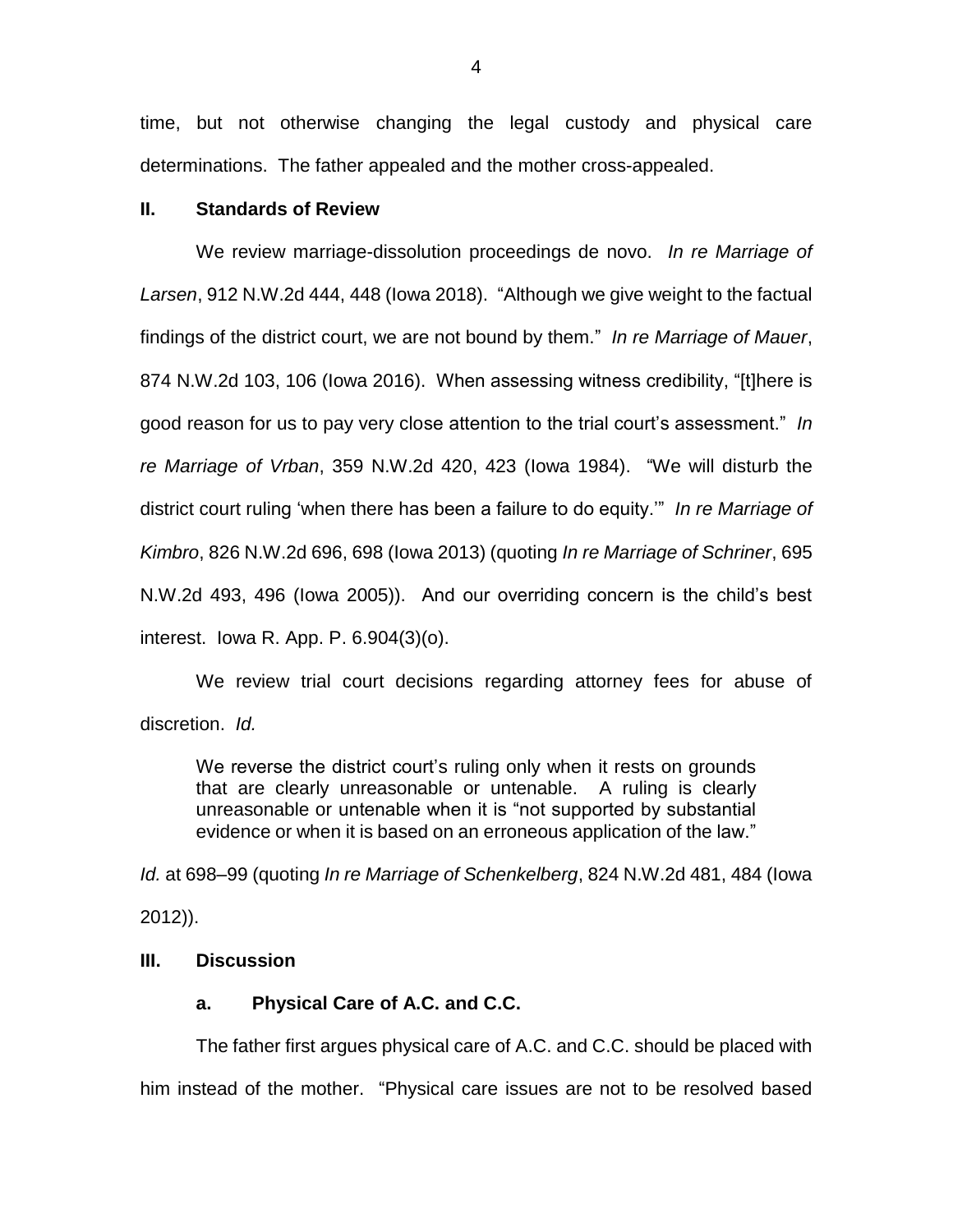upon perceived fairness to the *spouses*, but primarily upon what is best for the *child*." *Thorpe v. Hostetler*, 949 N.W.2d 1, 6 (Iowa Ct. App. 2020) (quoting *In re Marriage of Hansen*, 733 N.W.2d 683, 695 (Iowa 2007)). "The objective of a physical care determination is to place the children in the environment most likely to bring them to health, both physically and mentally, and to social maturity." *Hansen*, 733 N.W.2d at 695. We are guided in this inquiry by the factors listed in Iowa Code section 598.41(3) (2019) and the non-exclusive factors enumerated in *In re Marriage of Winter*, 223 N.W.2d 165, 166–67 (Iowa 1974). *McKee v. Dicus*, 785 N.W.2d 733, 737 (Iowa Ct. App. 2010). The father cites the same arguments in support of placing physical care of both C.C. and A.C. with him.

We first consider physical care of C.C. There is no prior physical care order related to C.C. As such, we treat the father's appeal as to C.C. as an appeal from an initial custody determination. We will consider "the previous pattern of caregiving an important factor in an initial custody determination." *McKee*, 785 N.W.2d at 737; *Hansen*, 733 N.W.2d at 696 ("[T]he successful caregiving by one spouse in the past is a strong predictor that future care of the children will be of the same quality.").

On our de novo review, we agree with the district court and conclude placing physical care of C.C. with the mother is in C.C.'s best interest. All of the children have mainly resided with the mother throughout their lives, with the father having regular visitation. By all accounts, C.C. and the other children are healthy, generally do well in school, are active in sports, and are well-adjusted and friendly children. Even so, the father maintains that it is in C.C.'s best interest for him to have physical care. He asserts the mother and her husband's plans to move to a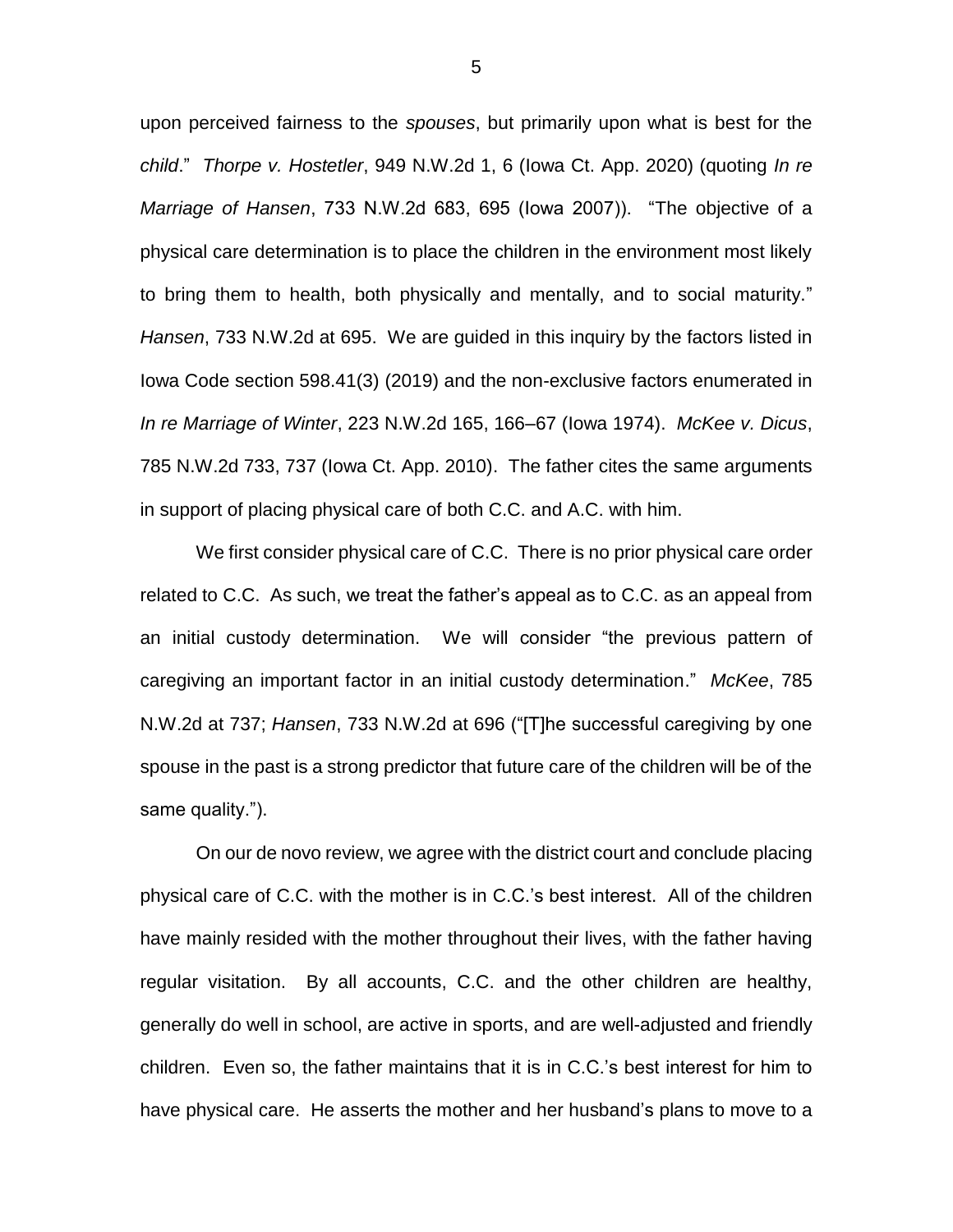community thirty to forty-five minutes away were intended to "drive a wedge" between the father and the children. $2$  He also claims the mother has otherwise withheld information from him and interfered with his relationship with the children.

We are not convinced the move has imposed a significant impediment to the father's access to C.C. and the other children. While the mother admitted that her motivation for moving was in part to put distance between her and the father, she also explained that the move would move them closer to her husband's employer, give her more opportunities to gain employment and further her education, and would move the family closer to her and her husband's families. The modification as ordered by the district court requires the father and the mother to transfer the children at a public place about equal distance from both homes. Under these circumstances, we do not believe the mother's move warrants placing physical care of C.C. with the father.

Nor are we persuaded the mother's actions in hindering the father's relationship with C.C. rise to such a level as to warrant placing physical care of C.C. with the father. It is true that the mother has sometimes acted to harm the father's relationship with the children. For example, at one point, the mother installed "spyware" on the children's phones to monitor their conversations with the

 $\overline{a}$ 

<sup>&</sup>lt;sup>2</sup> In making this argument, the father's brief included alleged facts regarding an additional move by the mother that are not part of the record, as they purportedly occurred after the record was closed. Of course, since those alleged facts are not part of the record, the father's brief does not properly cite to the record in support of those factual allegations and thus violates Iowa Rules of Appellate Procedure 6.903(2)(f) and 6.904(4). We cannot and do not consider these factual allegations improperly included in the father's brief. *See In re Marriage of Moffatt*, 279 N.W.2d 15, 19 (Iowa 1979) ("[A]s a court of review we must ordinarily limit our consideration to the record made at trial or in supplementary proceedings upon limited remand.").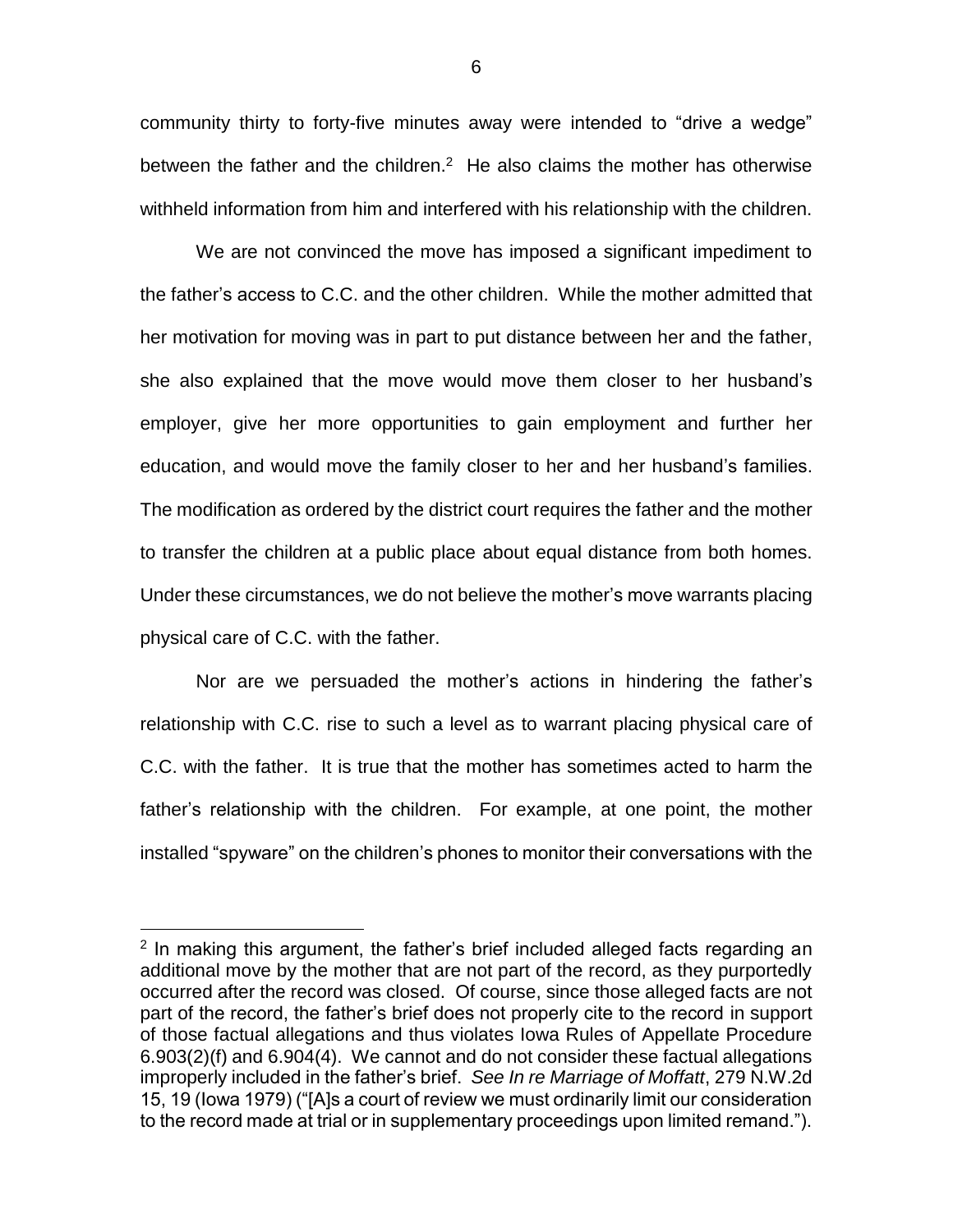father. However, the record also reveals that the father is not above attempting to interfere with the children's relationship with the mother. The father has used disparaging terms to refer to the mother. The district court also noted that the father used a mutual acquaintance of the parties to gather evidence in anticipation of trial. Testimony also suggested that the father was not supportive of the children participating in therapy to help the children handle the court proceedings, and he made excuses for G.C. to get out of attending therapy. All in all, neither parent is blemish-free in terms of fostering the children's relationship with the other parent. Having taken into account the blemishes on both sides, we agree physical care of C.C. was properly placed with the mother.

We next consider physical care of A.C. Unlike the matter of C.C.'s physical care, which involved an original physical care determination, physical care of A.C. had already been placed with the mother via a decree entered prior to the start of these proceedings. Thus, we treat the issue regarding A.C.'s physical care as an appeal from a modification decision by the district court. The father therefore bears the burden to "prove by a preponderance of the evidence a substantial change in circumstances occurred after the decree was entered." *In re Marriage of Harris*, 877 N.W.2d 434, 440 (Iowa 2016). He must further prove that he has "a superior ability to minister to the needs of the children." *Id.* This is a heavy burden, and custody will "be disturbed only for the most cogent reasons." *Id.* (quoting *In re Marriage of Frederici*, 338 N.W.2d 156, 158 (Iowa 1983)).

For the same reasons the evidence did not justify placing physical care of C.C. with the father as an initial custody determination, the evidence falls short of establishing cogent reasons sufficient to justify changing A.C.'s current physical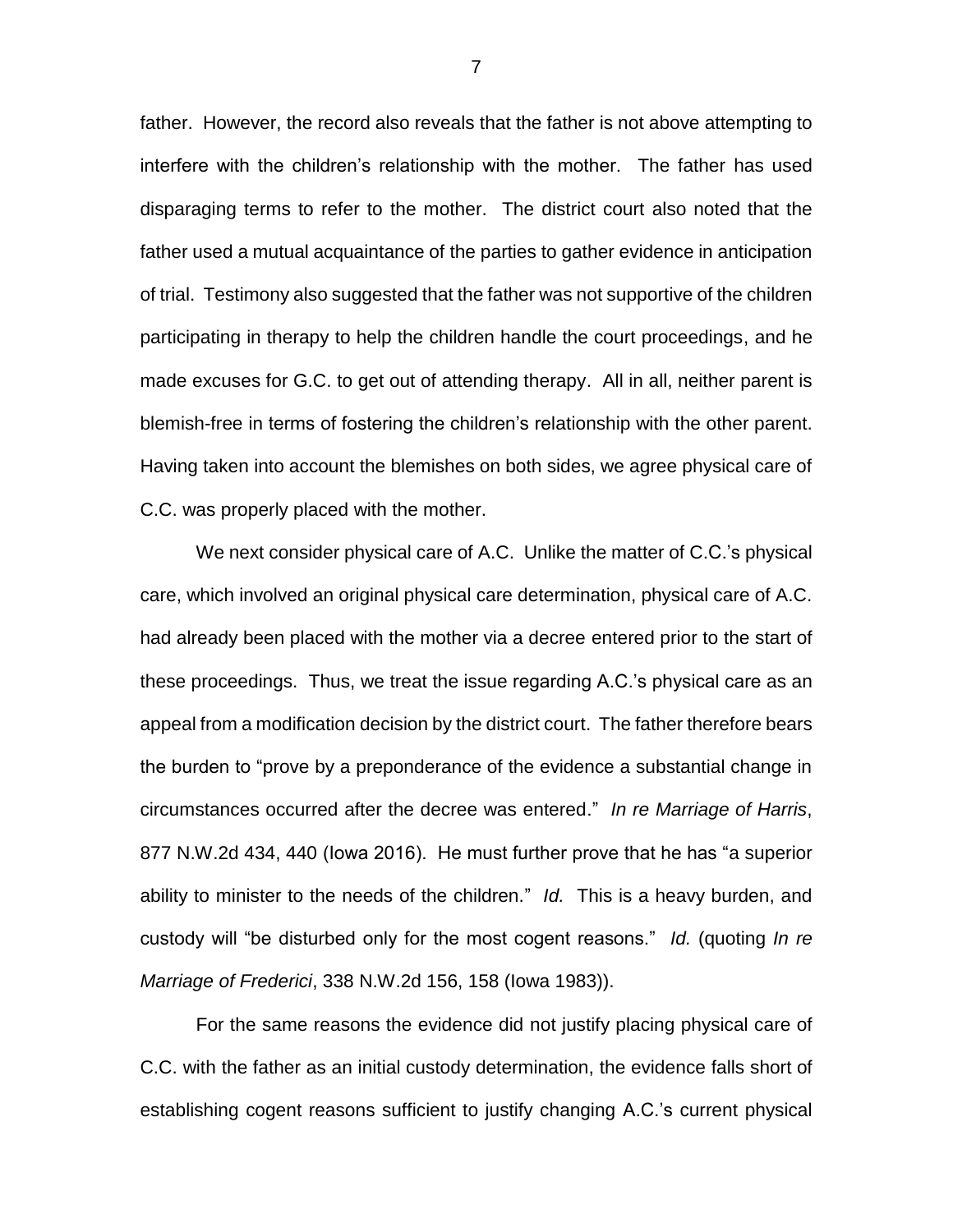care arrangement from the mother to the father. Even assuming the mother's move is a substantial change in circumstances, the father has not introduced evidence supporting the view that he is the superior parent. A.C. has done well under the mother's primary care, which has persisted throughout A.C.'s life. Without such affirmative proof, the father cannot show he is the better parent. *See In re Marriage of Hoffman*, 867 N.W.2d 26, 37 (Iowa 2015) (noting that even an "excellent parent who has demonstrated an admirable record of involvement in the lives of the children" cannot show that the parent should receive physical care of a child unless the parent can show the parent's ability to parent the child is superior to the other parent).

#### **b. Child Support**

On her cross-appeal, the mother argues the district court erred in calculating the amount of child support the father owes to her by (1) excluding at least \$13,550 per year in other income claimed to be earned by the father, and (2) improperly accounting for the cost of health insurance coverage carried on the children by the father.

## **(1) The Father's Income**

The first issue relates to other income the mother argues should have been included in the father's income for purposes of calculating child support but was not. On our review of the record, we agree with the district court and conclude this other income is largely uncertain or anomalous. We determine a parent's income from "the most reliable evidence presented." *In re Marriage of Wade*, 780 N.W.2d 563, 566 (Iowa Ct. App. 2010). The father and the mother introduced competing evidence to show the father's income. Ultimately, the district court concluded the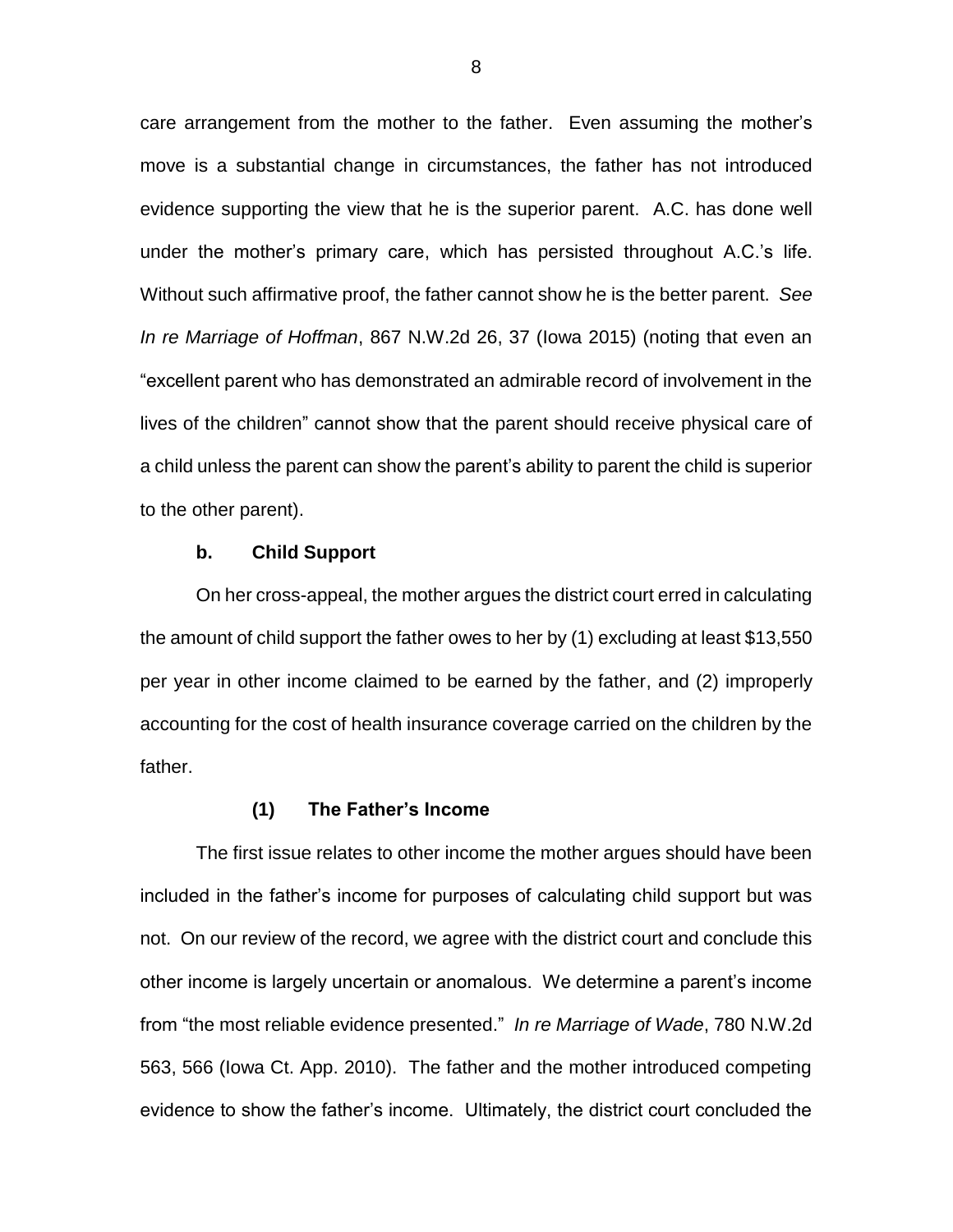father's evidence was more complete. The district court determined the only consistent income the father had was from his regular employment. We agree. While other documents were submitted showing the father had at various times earned extra money from side jobs doing snow removal, putting up grain bins for his brother's business, doing apartment rehabilitation work, and selling woodwork that he produced, these sources of income were inconsistent or temporary. Thus, we conclude the district court correctly determined the father's reasonably expected income is what he earns from working his regular employment.

#### **(2) Health Insurance Impact on Child Support**

Regarding the second issue, the nature of the mother's claims are not entirely clear. As near as we can discern from the briefing, the mother makes two arguments related to health insurance costs that led to a claimed miscalculation of the father's child support obligation.

First, the mother argues the district court erroneously failed to take into account the fact the father was not taxed on the cost of the health insurance premiums withheld from his wages. The mother cites no authority in support of her position, and we find no relevant authority addressing interpretation of the current child support guidelines on the issue of whether the pre-tax nature of certain withholdings from income should be taken into account in calculating a parent's net monthly income. The guidelines themselves provide little guidance or clarity. "Gross monthly income" is defined by the guidelines as "reasonably expected income from all sources," but that definition says nothing about the taxable nature of the income. Iowa Ct. R. 9.5(1). "Net monthly income" is defined by the guidelines as gross monthly income less deductions for various taxes

9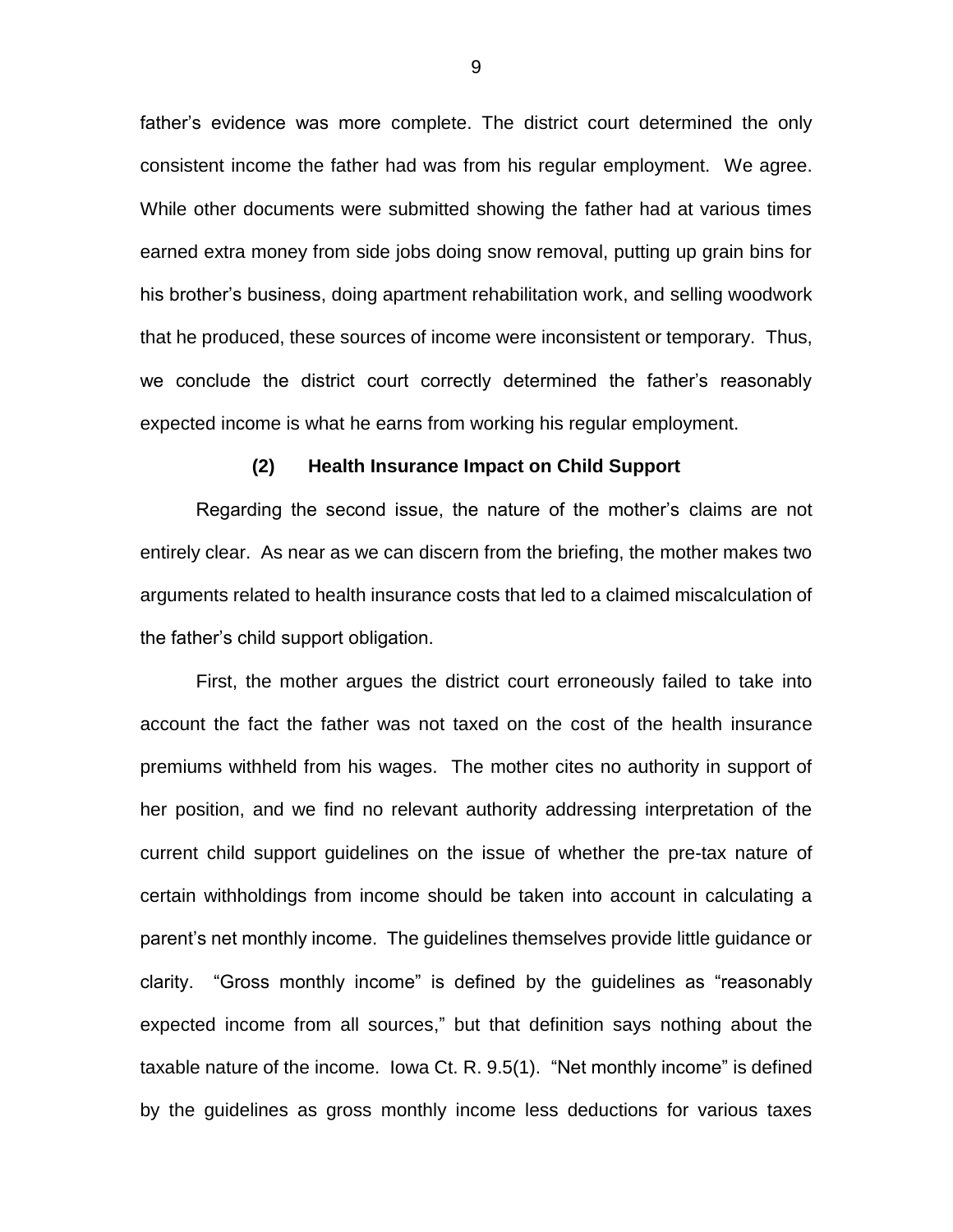"calculated pursuant to the guideline method." *Id.* 9.5(2)(a)–(b). The "guideline method" for computing taxes is set forth in rule 9.6. That rule explains what filing status to use in making tax calculations, that the standard deduction applies, and how to apply personal exemptions, but it says nothing about how pre-tax deductions are to be considered in calculating a parent's taxes. *Id.* 9.6(1)–(5).

Although the guidelines themselves provide little clarity on the issue, we keep in mind the purpose of the guidelines is to provide adequate support for the children from the parents "in proportion to their respective incomes." *Id.* 9.3(1). Accurate calculation of the parents' respective incomes would include taking into account the reality of the tax consequences of each parent's income when certain portions of the parent's income are known to be nontaxable. Therefore, we conclude that, when certain income of a parent is known to be nontaxable, the nontaxable nature of that portion of the income should be reflected in the calculation of the parent's tax liability and resulting net monthly income. In this case, we know from the father's paystubs that the health insurance premiums deducted from his wages are deducted on a pre-tax basis. As a result, the district court should not have included the cost of health insurance premiums as part of the father's taxable income when calculating his net monthly income. $3$  As a result of this miscalculation, the father's net monthly income was slightly overstated.

 $\overline{a}$ 

 $3$  As previously noted, we agree with the district court's determination that the father's income consisted of wages from his regular employment and those wages total \$52,469 per year. It is undisputed the father's health insurance premium cost deducted on a pre-tax basis totaled \$3332 per year. Therefore, in calculating the father's net income, the district court should have calculated taxes on taxable income of \$49,137 (\$52,469.00 – \$3332) with no taxes on the remaining \$3332, rather than treating all \$52,469 as taxable income. This would result in a lower tax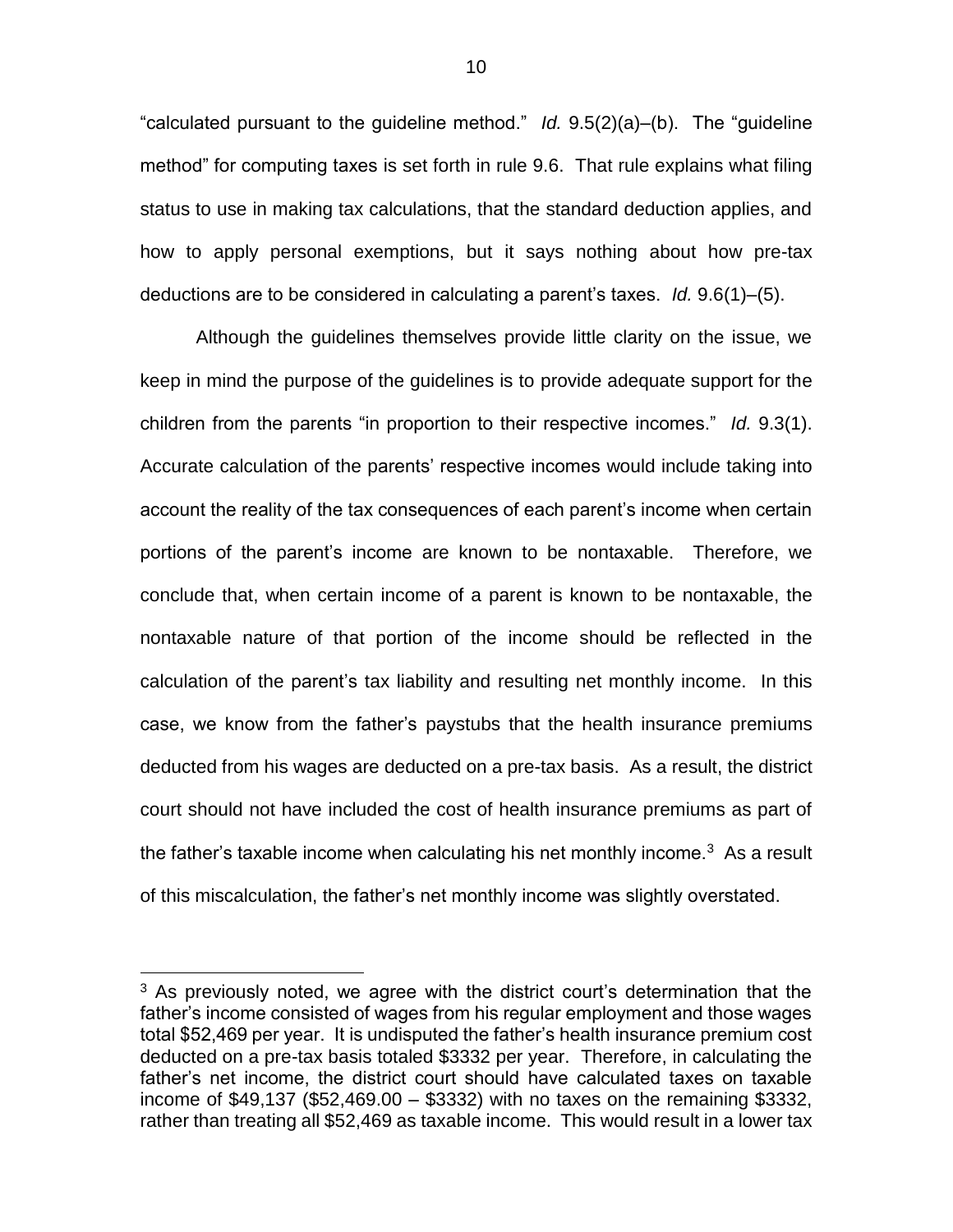Second, the mother argues the district court erred in making the adjustment to the parties' respective child support obligations (i.e., the mother's child support obligation for the one child in the father's care and the father's child support obligation for the four children in the mother's care) for the cost of health insurance, as required by rule 9.14(5). In particular, the mother asserts the court improperly overstated the upward adjustment of her child support obligation by factoring in the portion of the cost of health insurance for four children rather than one, as required by rule  $9.14(5)(b)^4$  In reviewing the child support worksheets generated by the district court, it appears that the input error claimed by the mother in fact occurred.

As noted, two mistakes were made in the calculation of child support. The question then becomes what remedy is appropriate. Frequently, when an error is made in calculating child support, we remand to the district court for purposes of recalculating child support after correction of the error. *See, e.g.*, *In re Marriage of Mihm*, 842 N.W.2d 378, 386 (Iowa 2014); *In re Marriage of Leff*, No. 19-0038, 2020 WL 564901, at \*6 (Iowa Ct. App. Feb. 5, 2020); *Hoyle v. Lemon*, No. 08- 1897, 2009 WL 1913696, at \*4 (Iowa Ct. App. July 2, 2009). However, we are

4 Rule 9.14(5)(b)(1) states:

 $\overline{a}$ 

liability and a higher net income for the father than the calculation made by the district court, which treated all \$52,469 as taxable income.

The allowable child(ren)'s portion of the health insurance premium will be calculated as follows:

<sup>(1)</sup> For a health benefit plan covering multiple individuals, including the child(ren) in the pending action, the allowable child(ren)'s portion is the amount of the premium cost for such coverage to the parent or stepparent that is in excess of the premium cost for single coverage, divided by the number of individuals enrolled in the health benefit plan, excluding the person providing the insurance, and then multiplied by the number of children who are the subject of the pending action.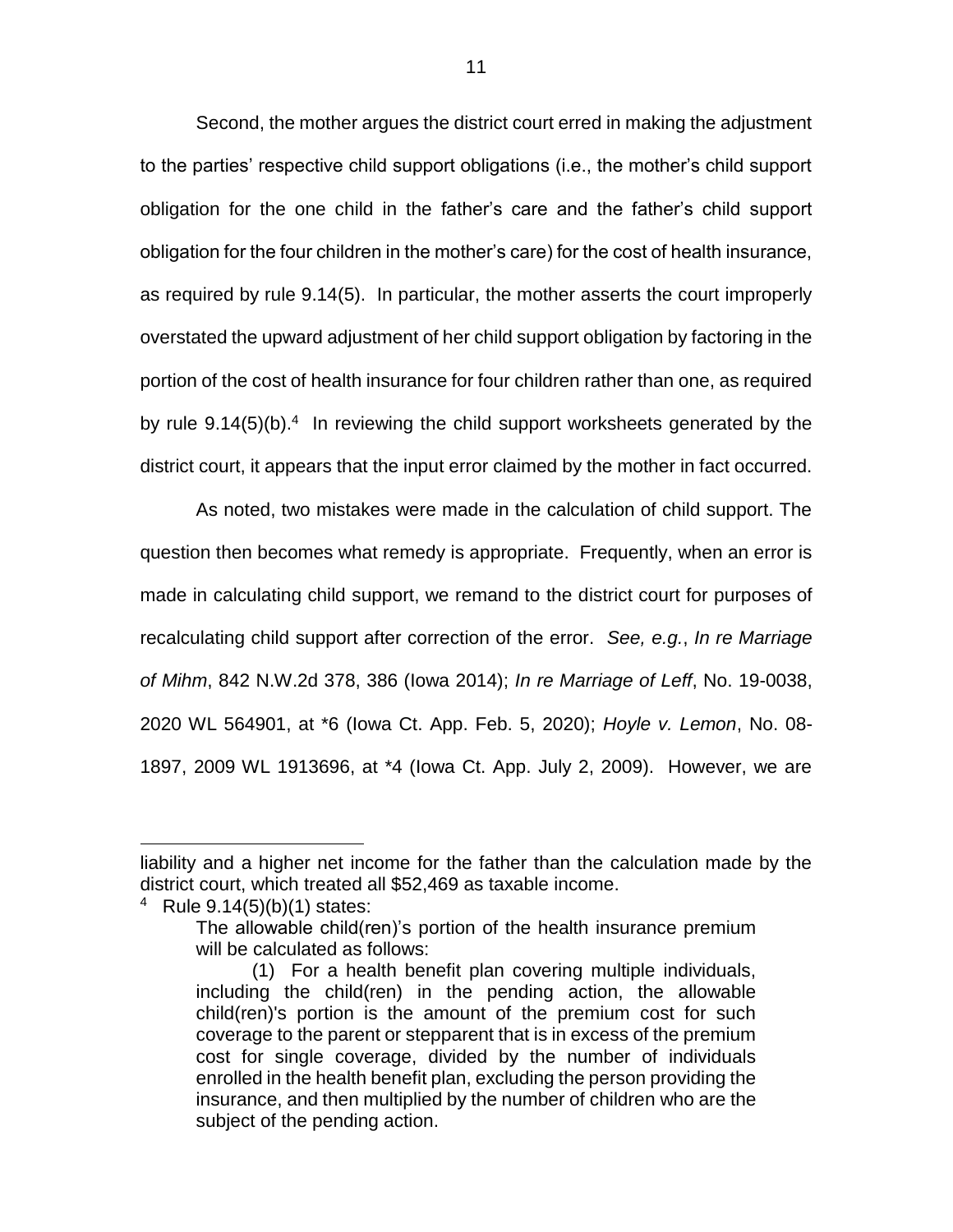mindful that the calculation of "net monthly income" as defined by the guidelines "is not an exact science." *In re Marriage of Washburn*, No. 16-2188, 2017 WL 4050178 (Iowa Ct. App. Sep. 13, 2017) (quoting *In re Marriage of Kupferschmidt*, 705 N.W.2d 327, 332 (Iowa Ct. App. 2005)). In this case, remand is not necessary. After correcting the above-referenced errors, our recalculation of child support yields figures that are only negligibly different from the child support amounts ordered by the district court. We will not do the parties the disservice of making them incur the time and expense associated with a remand that would outweigh the benefits associated with any potential minor change in the child support figures. The child support amounts ordered by the district court substantially comply with the guidelines and adequately meet the purpose of the guidelines to provide for the children's best interests by requiring the parents to provide adequate support for their children in proportion to their respective incomes. *See* Iowa Ct. Rs. 9.3(1), 9.13 (requiring the court to review stipulations of the parties regarding child support amounts to ensure "substantial compliance" with the guidelines).

## **c. Attorney Fees**

The mother argues the district court abused its discretion by rejecting her request for the father to pay her trial attorney fees. "An award of attorney fees rests in the sound discretion of the trial court and will not be disturbed on appeal in the absence of an abuse of discretion." *In re Marriage of Romanelli*, 570 N.W.2d 761, 765 (Iowa 1997). "The controlling factor in awards of attorney fees is the ability to pay the fees." *Id.* Here, we find the district court did not abuse its discretion in declining to award the mother trial attorney fees. We affirm on this issue.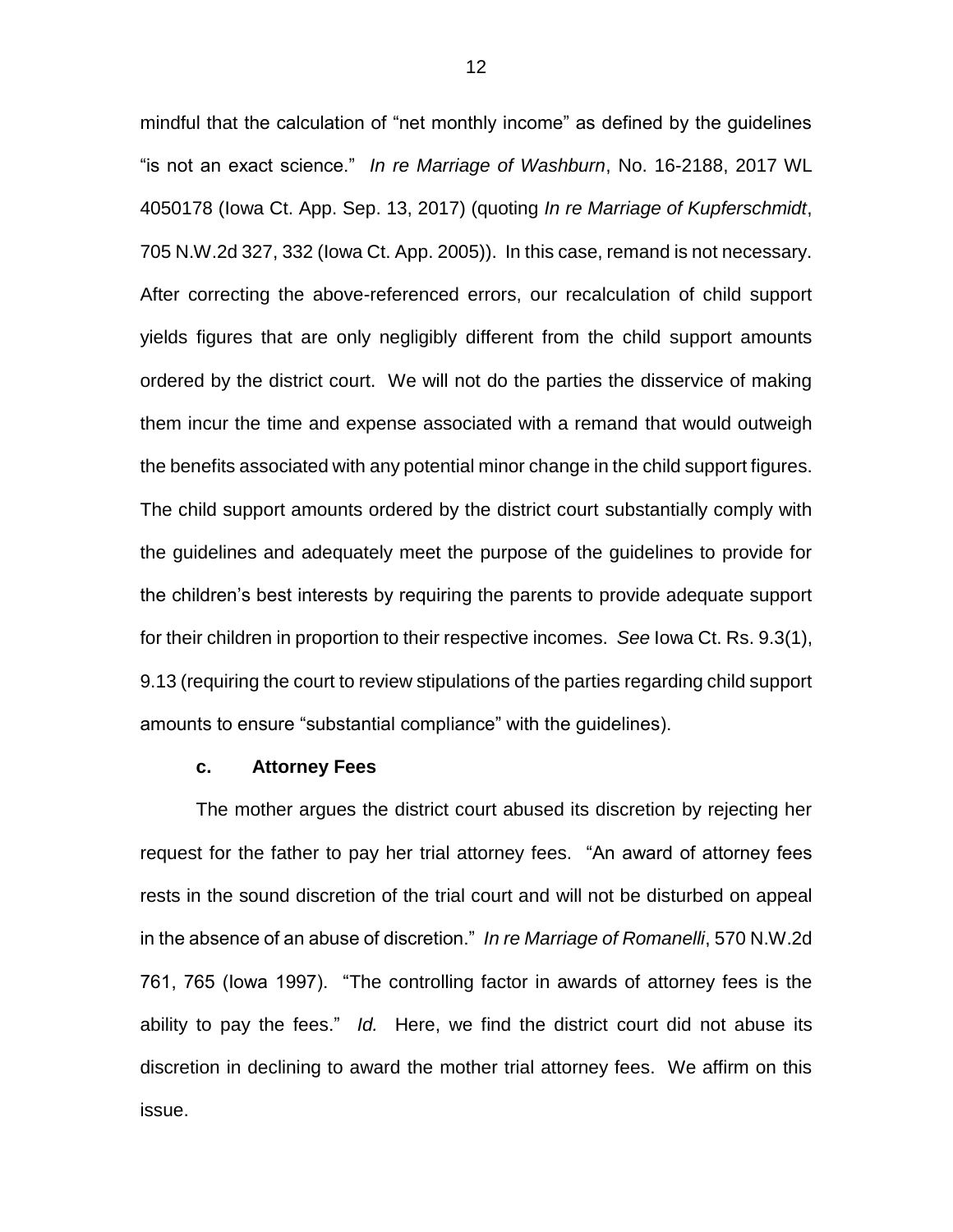Finally, the father and the mother request appellate attorney fees. The mother's appellate attorney has filed a fee affidavit and the father's attorney has not. Appellate attorney fees are not awarded as a matter of right, but we may award them at our discretion. *In re Marriage of Hoffman*, 891 N.W.2d 849, 852 (Iowa 2016). "In determining whether to award appellate attorney fees, we consider the needs of the party making the request, the ability of the other party to pay, and whether the party making the request was obligated to defend the decision of the trial court on appeal." *Id.* (quoting *In re Marriage of Kurtt*, 561 N.W.2d 385, 389 (Iowa Ct. App. 1997)). Given the mother's limited income, the comparatively greater ability of the father to pay, and the mother's forced obligation to defend the decision of the district court on appeal, which she did successfully, we find the father should be required to pay some of the mother's appellate fees. However, we are also mindful that the mother was unsuccessful on her crossappeal. *Id.* (declining to award appellate fees to the unsuccessful party). After balancing the relevant factors, the father shall pay \$3000 of the mother's appellate attorney fees. Costs on appeal are divided equally between the parties. We reject the father's claim for appellate attorney fees.

# **IV. Conclusion**

After our de novo review, we affirm the district court in all respects. We conclude it is in A.C.'s best interest to remain in the physical care of the mother. We further conclude it is in C.C.'s best interest for the parties to have joint legal custody of C.C., with the mother to have physical care. We affirm the child support obligations imposed by the district court. We also affirm the district court's decision not to award trial attorney fees to the mother. We order the father to pay \$3000 of